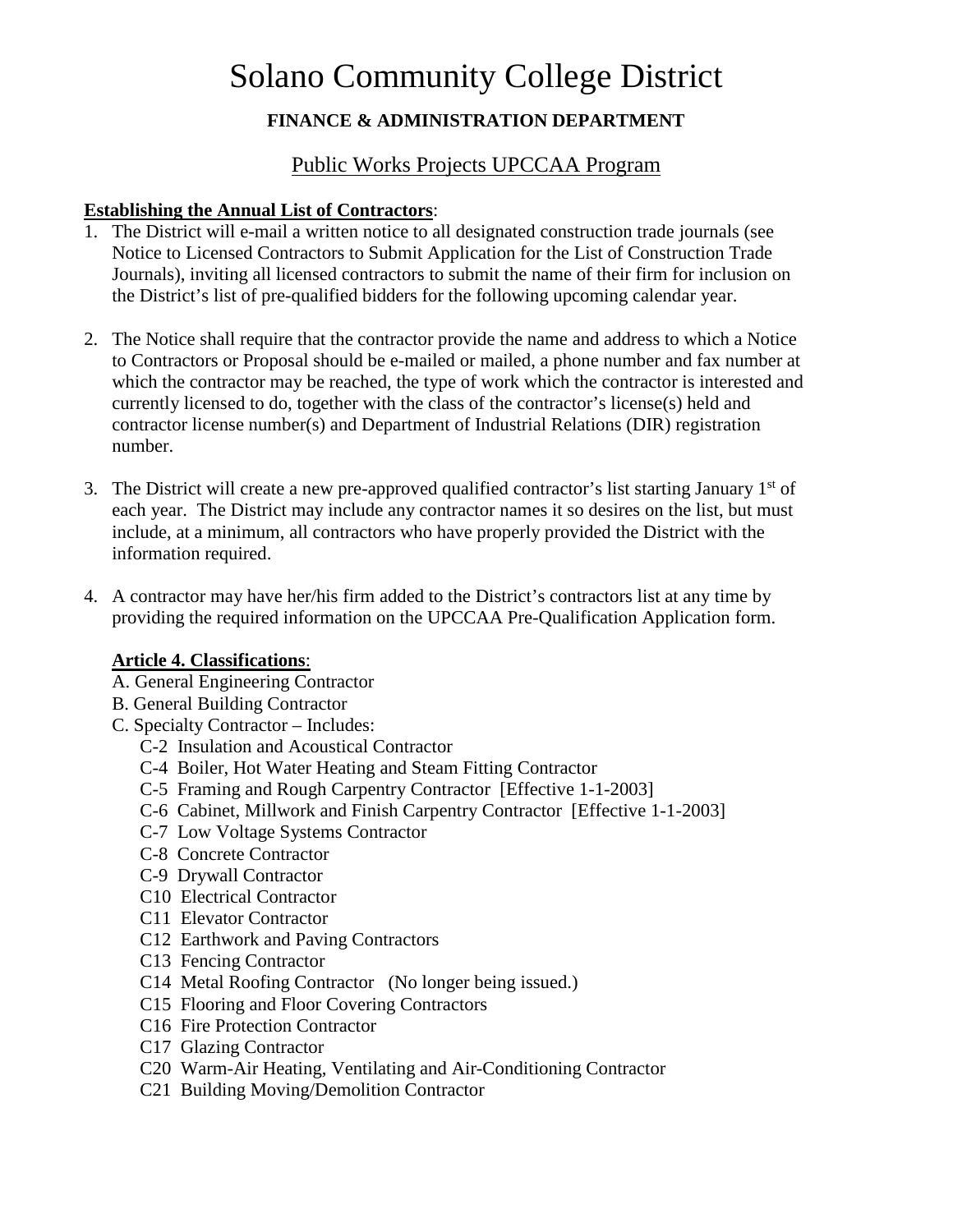# **Solano Community College District**

### **FINANCE & ADMINISTRATION DEPARTMENT**

- C23 Ornamental Metal Contractor
- C<sub>26</sub> Lathing Contractor (No longer being issued.)
- C<sub>27</sub> Landscaping Contractor
- C28 Lock and Security Equipment Contractor
- C29 Masonry Contractor
- C31 Construction Zone Traffic Control Contractor
- C32 Parking and Highway Improvement Contractor
- C33 Painting and Decorating Contractor
- C34 Pipeline Contractor
- C35 Lathing and Plastering Contractor
- C36 Plumbing Contractor
- C38 Refrigeration Contractor
- C39 Roofing Contractor
- C42 Sanitation System Contractor
- C43 Sheet Metal Contractor
- C45 Electrical Sign Contractor
- C46 Solar Contractor
- C47 Manufactured Housing Contractor
- C50 Reinforcing Steel Contractor
- C51 Structural Steel Contractor
- C53 Swimming Pool Contractor
- C54 Ceramic and Mosaic Tile Contractor
- C55 Water Conditioning Contractor
- C57 Water Well Drilling Contractor
- C60 Welding Contractor
- C61 Limited Specialty  $**$
- **ASB** Asbestos Certification

**HAZ Hazardous Substance Removal Certification** 

\*\* California Code of Regulations: Division 8, Title 16, Article 3. Classification

 $C61$  – Limited Specialty:

- (a) Limited specialty is a specialty contractor classification limited to a field and scope of operations of specialty contracting for which an applicant is qualified other than any of the specialty contractor classifications listed and defined in this article.
- (b) An applicant classified and licensed in the classification Limited Specialty shall confine activities as a contractor to that field or fields and scope of operations set forth in the application and accepted by the Registrar or to that permitted by Section 831.
- (c) Upon issuance of a C-61 license, the Registrar shall endorse upon the face of the original license certificate the field and scope of operations in which the licensee has demonstrated qualifications.
- (d) A specialty contractor, other than a C-61 contractor, may perform work within the field and scope of the operations of Classification C-61, provided the work